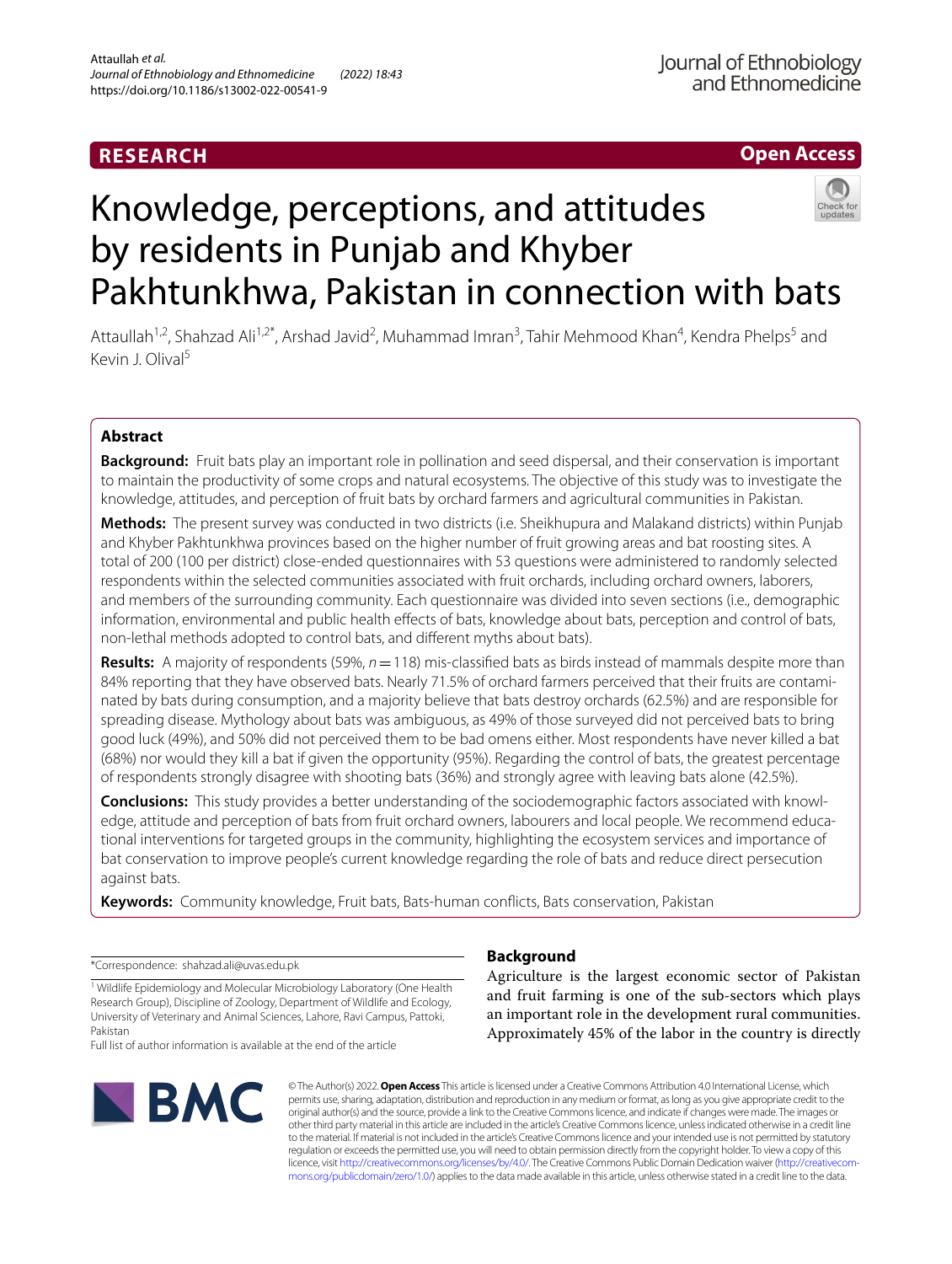or indirectly dependent on agriculture [[1,](#page-8-0) [2](#page-8-1)]. Mangoes, bananas, guava, dates, and citrus are key fruits found in the tropical and sub-tropical climates of Pakistan. While apple, guava, grapes, orange, pear, persimmon, banana, and peach are the main commercial fruits of Pakistan with a total cultivation area of 1.3 million hectares [\[2](#page-8-1), [3](#page-8-2)], the success and spread of these fruit trees depend largely on pollination, pest control, and seed dispersal by insects, birds and mammals such as bats.

Bats belong to the Order Chiroptera and include more than 1,400 species widely distributed across all continents except Antarctica  $[4]$  $[4]$ . There are fifty recognized species of bats in Pakistan which belong to twenty-six genera and eight families [\[5](#page-8-4)]. Some bat species roost and forage in fruit-growing regions, and provide critical ecological and economical services, such as seed dispersion, pollination, and pest control [\[6](#page-8-5), [7\]](#page-8-6). Specifcally, bats pollinate crops of socio‐economic importance, such as banana, durian, and mango [[8\]](#page-8-7). Insectivorous and frugivorous species play roles in pollination and seed dispersal of wild plants and with their faeces they add nutrients to the soil in which the plants grow [\[9](#page-8-8)].

However, due to lack of knowledge most orchard farmers in Pakistan believe that all the bats are fruit consumers and are considered vermin [[10](#page-8-9)]. Farmers in other regions of Asia also consider bats as agricultural pests [[11](#page-8-10), [12](#page-8-11)]. Negative attitudes of farmers towards bats and the hunting of bats for food and medicinal purposes threatens the long-term viability of local bat populations  $[12-14]$  $[12-14]$  $[12-14]$ . In addition to the above-mentioned threats, deforestation, global warming, roost site disturbance, disease, and over-exploitation also threaten bat populations [[15\]](#page-8-13). Such threats to bat populations are further exacerbated by the negative perception of bats by the general public as bats are perceived to be carriers of zoonotic diseases [\[16](#page-8-14), [17](#page-8-15)]. Another common misunderstanding is that bats feed on blood, but in fact only three species consume blood and are restricted to Central and South America [[18,](#page-8-16) [19](#page-8-17)]. The present study aimed to investigate the knowledge, attitudes, and perception of fruit bats by orchard farmers and surrounding communities in two districts within Punjab and Khyber Pakhtunkhwa provinces.

#### **Methods**

## **Study area**

This study was conducted in two provinces, Punjab and Khyber Pakhtunkhwa (KPK), in Pakistan from January to October 2019. We selected one district of Punjab (i.e. Sheikhupura) and one district of KPK (i.e. Malakand). Areas were selected based on the higher number of fruit growing areas and the bats roosting sites. The main fruit orchard found in these districts were persimmon, citrus, loquat, litchi, orange, pears, plum, guava, mango and papaya. Most of the fruit bats were attracted to fruit trees which are evergreen and may provide suitable foraging sites. Some common fruit bats species found in these study sites were Indian fy fox (*Pteropus medius*), Egyptian fruit bat (*Rousettus aegyptiacus*), Fulvous fruit bat (*Rousettus leschenaultia*), and the short-nosed fruit bat (*Cynopterus sphinx*). Insectivorous' bats observed at the study sites include the common pipistrelle (*Pipistrellus pipistrellus*), the greater mouse-tailed bats (*Rhinopoma microphyllum*) and Asiatic lesser yellow house bat *(Scotophilus kuhlii*). All of these bats species roosts were found in old buildings, on trees and caves  $[5, 20]$  $[5, 20]$  $[5, 20]$  $[5, 20]$ . These bats were identifed by bat ecologists of EcoHealth Alliance, New York, USA and Department of Wildlife and Ecology, University of Veterinary and Animal Science, Lahore, Pakistan by using standard keys [[5\]](#page-8-4).

#### **Questionnaire design**

We developed a questionnaire to fnd out conficts between bats and fruit orchard owners, labourers working in orchards and the local people around the orchards of and Punjab and KPK [\[19](#page-8-17), [21](#page-8-19)].

A closed-ended questionnaire was prepared in English, however it was translated into Urdu and Pashto to cater to local use. The original questionnaire consisted of 52 questions. The questions were simple and easily understood by any local people. Questions were not only simple but also provided an overall estimation of their perception and knowledge about bats. Authors of this study reviewed and revised the questionnaire.

We divided the questionnaire into seven sections: the frst section of the questionnaire consisted of seven-question general/demographic information including district, gender, age, marital status, location, education level and sector of employment. In the second section we asked sixteen questions to assess local knowledge about bats, including basic bat taxonomy (i.e. are they the same as birds), whether populations of bats have been observed to be decreasing, if bats should be conserved, and if bats have negative vs. positive impacts on agriculture. In the third section twelve statements were added regarding environmental and public health efects of bats such as awareness regarding potential of bats to contaminate water, zoonotic diseases hosted by bats, bats impact on fruit damage, and efficacy of bat guano for fertilizer. The fourth section was about perception and attitudes towards bats. This part had seven statements including feeling tense around bats, friendliness towards bats, and whether killing of bats is a good thing. In the fifth section we asked four questions about perception and control of bats such as if bats should be shot, trees should be cut down to get rid of the bats, poisons should be used, or if these bats should be left alone. For each of these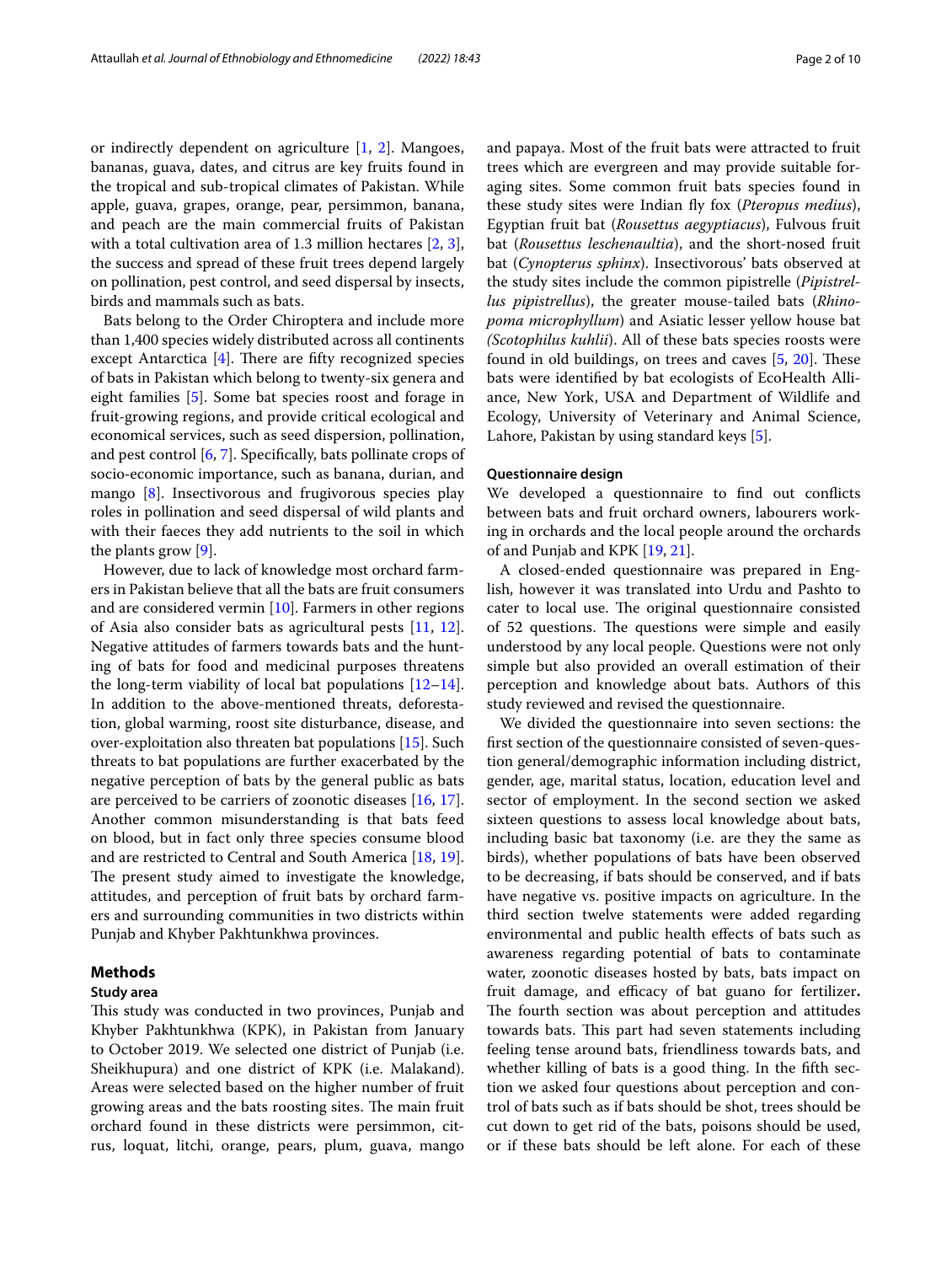statements, four options were presented, e.g. strongly agree, agree, disagree strongly disagree, and don't know. In the sixth section of the questionnaire we asked four questions about non-lethal methods adopted for control of bats to prevent fruit damage, e.g. light, net, sound, and noxious smell in which the respondents indicate whether they agree to disagree, don't know. The last section of the questionnaire was about myths about bats, e.g. symbols of bad omen and cure of disease, and whether bats should be used as medicine with the option of agree, strongly agree, disagree, and don't know.

#### **Data collection**

This study was conducted from February to June 2019. Total 200 (100 per district) questionnaires were circulated among the people including the owners of the orchard, tenants, contractors, labor working in orchards and the local people around the orchards. A team of two peoples (one Pashtun and one Punjabi) with good knowledge of the local language and area were recruited to administer the surveys. Data were collected by faceto-face interviews from randomly selected participants. Each participant was briefed about the purpose of this survey and its goal of understanding bats-human interactions in the study area.

#### **Statistical analysis**

Data were analyzed by SPSS version 25 to generate summary statistics and run chi square test to indicate signifcant diference (*p*-value < 0.05) among diferent responses of each question/variable.

## **Results**

## **Demographic information**

A total of 200 respondents were included in this survey. Regarding the demographic information, a total of 7 questions were covered (Fig. [1](#page-2-0)). All respondents (*n*=200) were Muslims and belonged to Malakand and Sheikhupura ( $n=100$ ; 50% of each region). The number of male respondents (*n*=148; 74%) was higher than that of the female respondents  $(n=52; 26%)$ . Among diferent age groups, respondents of 31–40 years of age group (*n*=87; 43.5%) were highest, followed by the age groups of the  $21-30$  year-olds  $(n=84; 42\%)$ , 41–50 year-olds (*n*=22; 11%), and others (*n*=7; 3.5%). Most of the respondents were married  $(n=137; 68.5\%)$ , while 31.5%  $(n=63)$  were single. Among the locations, the number of urban respondents  $(n=136; 68%)$  was higher than that of the rural respondents  $(n=64; 32%)$ . Most of the respondents had primary level of education (*n*=106; 53%), whereas, 30.5% (*n*=61) were of the secondary level, and 16.5%  $(n=33)$  were of the university level. Among diferent sectors, the number of respondents was highest in the sector of fruit orchard owners  $(n=103; 51.5%)$ , followed by the labourers working in the orchard sector  $(n=54; 27%)$ , and the local people  $(n=43; 21.5\%).$ 

<span id="page-2-0"></span>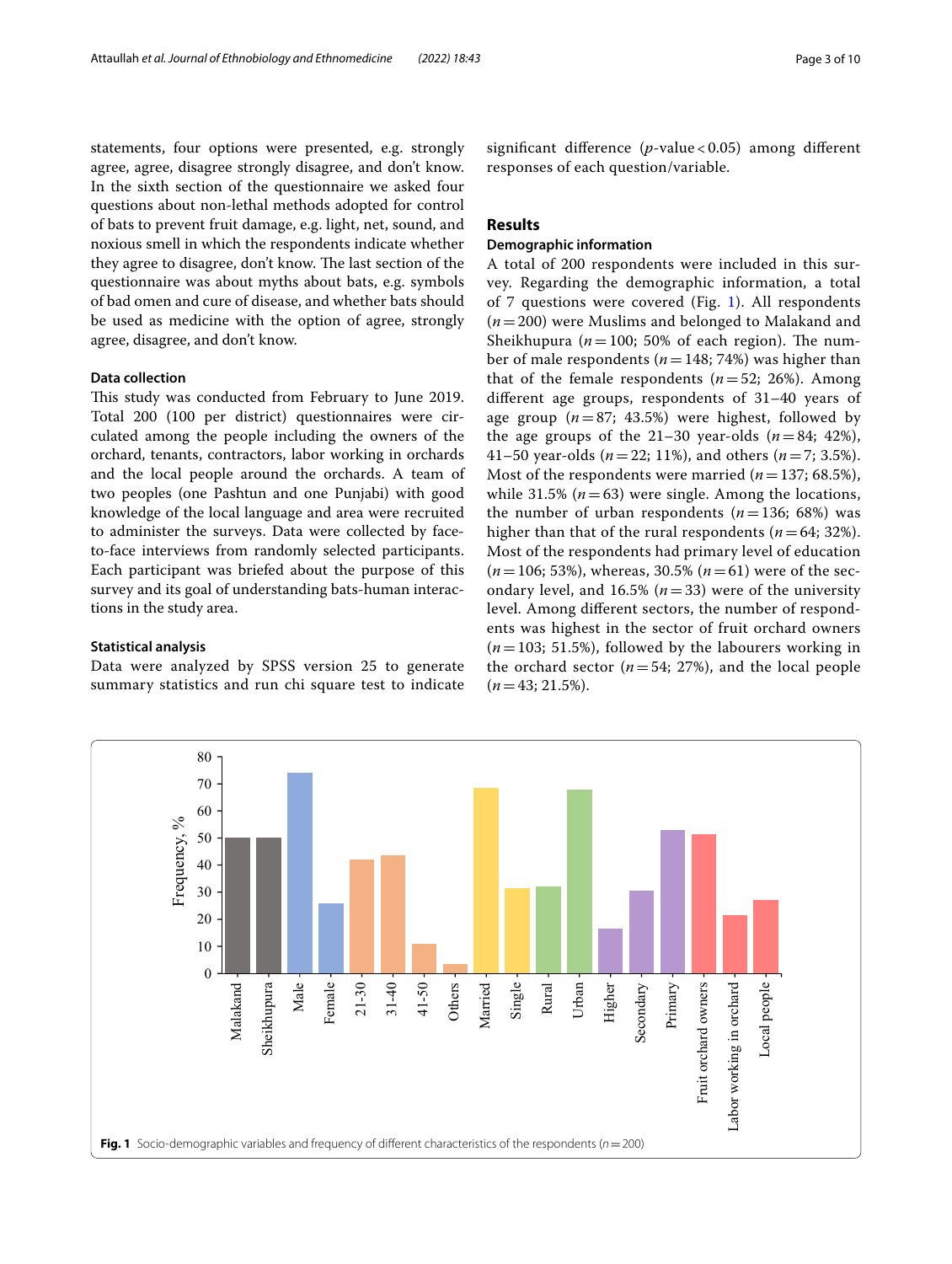### **Basic knowledge about bats**

All respondents ( $n=200$ ) were asked questions regarding basic knowledge about bats (Table [1\)](#page-3-0). Most of the respondents claimed that the bats are birds  $(n=118;$ 59%), and that they have seen bats  $(n=168; 84%)$ . A greater number of respondents having fruit orchards in their area  $(n=189; 94.5%)$  claimed that the fruits are contaminated or damaged  $(n=142; 71%)$  by bats during consumption  $(n=140; 70%)$ , and they wash the fruits before eating (*n*=195; 97.5%). Among respondents, the majority claimed no direct contact with bats, e.g. capturing of bats with unprotected hands ( $n=117$ ; 58.5%)—although interestingly 41.5% did report some direct contact with bats. Most participants did not witness bat movement directly (*n*=106; 53%), e.g. regular observations of bats in the evening from roosts  $(n=113; 56.5\%).$ 

Knowledge about the population trends of bats were ambiguous, 38.5% (*n*=77) claimed an increase in local populations over the last 3 years, and 40%  $(n=80)$ reported a decrease, whereas,  $21.5\%$   $(n=43)$  were unclear about the increase or decrease of the bat population. Among respondents, 43.5% (*n*=87) claimed that bats should be protected, whereas,  $40.5\%$  ( $n=81$ ) believed that the bats should not be protected. Most of the participants responded that bats destroy fruit in orchards (*n*=125; 62.5%), but, 44.5% (*n*=89) believed that the bats have positive efects on agriculture, and killing of bats is not a good practice  $(n=114; 57\%).$ Nearly half of the respondents claimed that bats spread

infectious diseases  $(n=95; 47.5)$ , and a majority believe that eating bats is not a good practice  $(n=173;$ 86.5%).

#### **Environment and public health efects**

Respondents were asked questions regarding the environment and public health efects of bats (Table [2](#page-4-0)). Most of the respondents claimed that the bats make a noise  $(n=106; 53%)$ , destroy crops and fruits in the environment (*n*=92; 46%), contaminate the water (*n*=108; 54%) and spread zoonotic diseases (*n*=90; 45%). A greater number of respondents were aware that bats feed on crop pests ( $n=94$ ; 47%) and help with insect control ( $n=119$ ; 59.5%). The majority of the respondents claimed that the bats are helpful in tree planting (*n*=88; 44%) by dispersing seed  $(n=112; 56%)$  in the environment and their droppings are good fertilizer (*n*=97; 48.5%). Among the respondents, a higher number claimed that bats inflict economical losses ( $n=96$ ; 48%) by dropping fruits from trees  $(n=127; 63.5%)$ . Overall, more respondents (*n*=88, 41%) believed that bats provided benefts to people, although 41% of respondents did not agree with this statement.

## **Perception and attitude of people**

Respondents were asked questions regarding the perception and attitude towards bats (Table [3\)](#page-4-1). An equal number of respondents claimed being friendly towards or against bats  $(n=92; 46%)$ . The majority of respondents claimed about felt tense in the presence of a bat  $(n=104;$ 

<span id="page-3-0"></span>**Table 1** Respondents count (*n*) and frequency (%) of the responses for questions regarding basic knowledge about bats

| <b>Ouestions/Variables</b>                                                | Do not know<br>n (%) | No<br>n (%) | Yes<br>n(%) | $x^2$ | P-value |
|---------------------------------------------------------------------------|----------------------|-------------|-------------|-------|---------|
| Bats are birds?                                                           | 5(2.5)               | 77 (38.5)   | 118 (59)    | 35.7  | < 0.01  |
| Have you ever seen bats?                                                  | 0(0)                 | 32(16)      | 168 (84)    | 9.52  | 0.02    |
| Fruits are the common food consumed by bats                               | 11(5.5)              | 49 (24.5)   | 140 (70)    | 16.39 | 0.01    |
| Fruits are contaminated/damaged by bats                                   | 8(4)                 | 50(25)      | 142 (71)    | 9.45  | 0.15    |
| Do you wash fruits before consumption?                                    | 0(0)                 | 5(2.5)      | 195 (97.5)  | 15.38 | < 0.01  |
| Do you have any fruits orchards in your area?                             | 0(0)                 | 11(5.5)     | 189 (94.5)  | 34.92 | < 0.01  |
| Direct contact with bats                                                  | 0(0)                 | 117(58.5)   | 83 (41.5)   | 31.53 | < 0.01  |
| Have you seen roost of bats?                                              | 2(1)                 | 85 (42.5)   | 113(56.5)   | 9.38  | 0.15    |
| Have you observed the movement of bats from their<br>roosts every evening | 11(5.5)              | 83 (41.5)   | 106(53)     | 24.79 | < 0.01  |
| Population of bats decrease over the last 3 years                         | 43(21.5)             | 77 (38.5)   | 80(40)      | 56.26 | < 0.01  |
| Should bats be conserved?                                                 | 32(16)               | 81 (40.5)   | 87 (43.5)   | 36.06 | < 0.01  |
| Have any positive effects on agriculture?                                 | 29 (14.5)            | 82(41)      | 89 (44.5)   | 35.78 | < 0.01  |
| Bats destroy our orchards                                                 | 9(4.5)               | 66 (33)     | 125(62.5)   | 25.62 | < 0.01  |
| Killing of bats is good thing                                             | 3(1.5)               | 114(57)     | 83 (41.5)   | 30.18 | < 0.01  |
| Bats are spreading infectious diseases                                    | 27(13.5)             | 78 (39)     | 95 (47.5)   | 41.61 | < 0.01  |
| Do people eat bats?                                                       | 27(13.5)             | 173 (86.5)  | 0(0)        | 4.58  | 0.205   |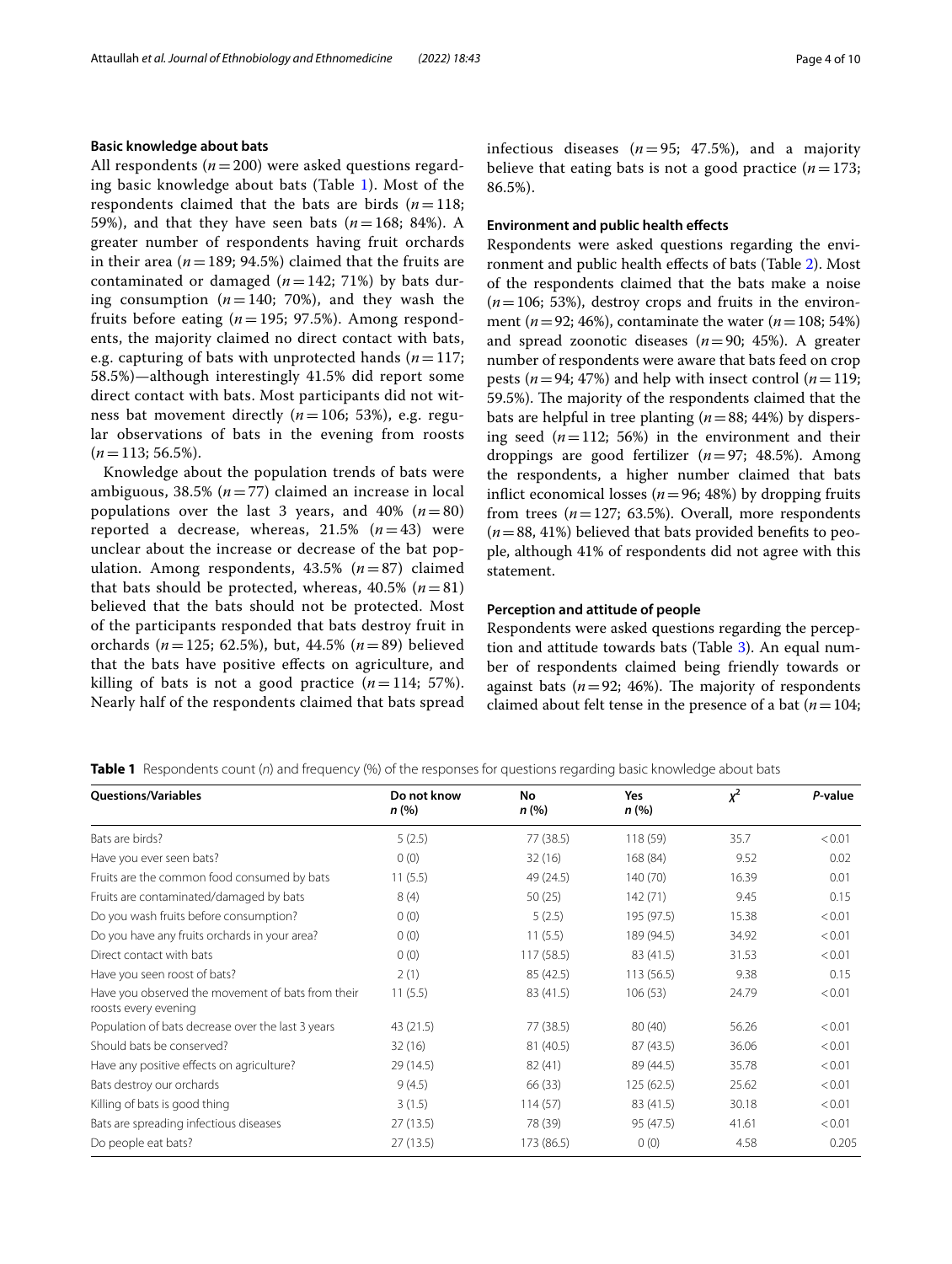52%) and declined that the bats bring good luck ( $n=98$ ; 49%). Among the respondents, a greater number claimed that bats are not demonic ( $n=100$ ; 50%), although 31% believe this claim. Most of the respondents associated with fruit orchards claimed that they do not kill bats (*n*=136; 68%), although~30% (*n*=59) have in the past, and almost all 191 (95.5%) respondents refused killing bats when having an opportunity.

## **Perception about bats control**

Respondents were asked questions regarding the perception about the control of bats (Table [4](#page-4-2)). Among the respondents, 67 (33.5%) claimed that shooting bats was an appropriate control measure and trees should be cut down to get rid of bats (*n*=68; 34%). Another 47 (23.5%) respondents claimed that poison should be used to control bats. A higher number of respondents claimed that the bats should be left alone  $(n=130; 65%)$  and 45 (22.5%) strongly agreed with this statement.

## **Non-lethal methods for bats control**

Respondents were asked questions regarding the nonlethal methods adopted to control bats (Fig. [2](#page-5-0)). A majority of the respondents claimed that nets  $(n=110; 55\%)$ ,

<span id="page-4-0"></span>**Table 2** Respondents count (*n*) and frequency (%) of the responses for questions regarding the environment and public health effects of bats

| <b>Parameters</b>                                    | Do not know<br>n (%)  | No<br>n(%) | Yes<br>n(%) | $x^2$ | P-value |
|------------------------------------------------------|-----------------------|------------|-------------|-------|---------|
| Is Bat contaminated the water                        | 18(9)                 | 74 (37)    | 108 (54)    | 26.9  | < 0.01  |
| Is bats destroy our environment                      | 23(11.5)<br>85 (42.5) |            | 92(46)      | 30.2  | < 0.01  |
| Do you know zoonotic diseases caused by bats         | 41 (20)               | 69 (34.5)  | 90(45)      | 52.5  | < 0.01  |
| Is bats creating noise in the environment            | 10(5)                 | 84 (42)    | 106(5)      | 15.8  | 0.01    |
| Did you know about bats help in insects control      | 20(10)                | 61(30.5)   | 119(59.5)   | 35.7  | < 0.01  |
| Do you economical loss inflicted by bats             | 28(14)                | 76 (38)    | 96(48)      | 33.3  | < 0.01  |
| Do you know bats feed on pests of crop               | 27(13.5)              | 79 (39.5)  | 94 (47)     | 40.5  | < 0.01  |
| Is bats are useful in tree planting                  | 33 (16.5)             | 79 (39.5)  | 88 (44)     | 48.4  | < 0.01  |
| Can we use bats droppings as fertilizer              | 26(13)                | 77 (38.5)  | 97 (48.5)   | 41.1  | < 0.01  |
| Have you ever observe bats make fruit drop from tree | 14(7)                 | 59 (29.5)  | 127 (63.5)  | 38.6  | < 0.01  |
| Is bats help in seeds disperse in environment        | 20(10)                | 68 (34)    | 112(56)     | 35.3  | < 0.01  |
| Have you seen any benefit of bats to people          | 30(15)                | 82(41)     | 88 (44)     | 42.2  | < 0.01  |

<span id="page-4-1"></span>**Table 3** Respondents count (n) and frequency (%) of the responses for questions regarding the perception and attitude of people towards bats

| Perception and attitude of people towards bats | Do not know (%) | No (%)     | Yes (%)   |      | P-value |
|------------------------------------------------|-----------------|------------|-----------|------|---------|
| Unfriendly towards bats                        | 16 (8)          | 92(46)     | 92(46)    | 22.1 | < 0.01  |
| Feel tensed when I see bats                    | 9(4.5)          | 104 (52)   | 87(43.5)  | 14.3 | 0.02    |
| Bats bring good luck                           | 20(10)          | 98 (49)    | 82(41)    | 31.9 | < 0.01  |
| Bats are demonic                               | 37 (18.5)       | 100 (50)   | 63 (31.5) | 60.1 | < 0.01  |
| l have ever killed bats.                       | 5(2.5)          | 136 (68)   | 59 (29.5) | 48.1 | < 0.01  |
| I will kill bat anytime I have the opportunity | 6(3)            | 191 (95.5) | 3(1.5)    | 15.6 | < 0.01  |

<span id="page-4-2"></span>**Table 4** Respondents count (*n*) and frequency (%) of the responses for questions regarding the perception about control of bats

| Perception about control of bats               | Agreed (%) | Disagreed (%) | Do not know (%) | v     | P-value |
|------------------------------------------------|------------|---------------|-----------------|-------|---------|
| Shooting bats with firearms is appropriate     | 68 (34)    | 127(53.5)     | 5(2.5)          | 0.284 | 0.967   |
| Tree should be cut down to get rid of the bats | 74 (37)    | 124(62)       | 2(1)            | 0.322 | 0.851   |
| These bats should be left alone                | 130 (65)   | 51(25.5)      | 19(9.5)         | 2.198 | 0.333   |
| Poisons should be used                         | 47(23.5)   | 108(54)       | 45(22.5)        | 0.027 | 0.986   |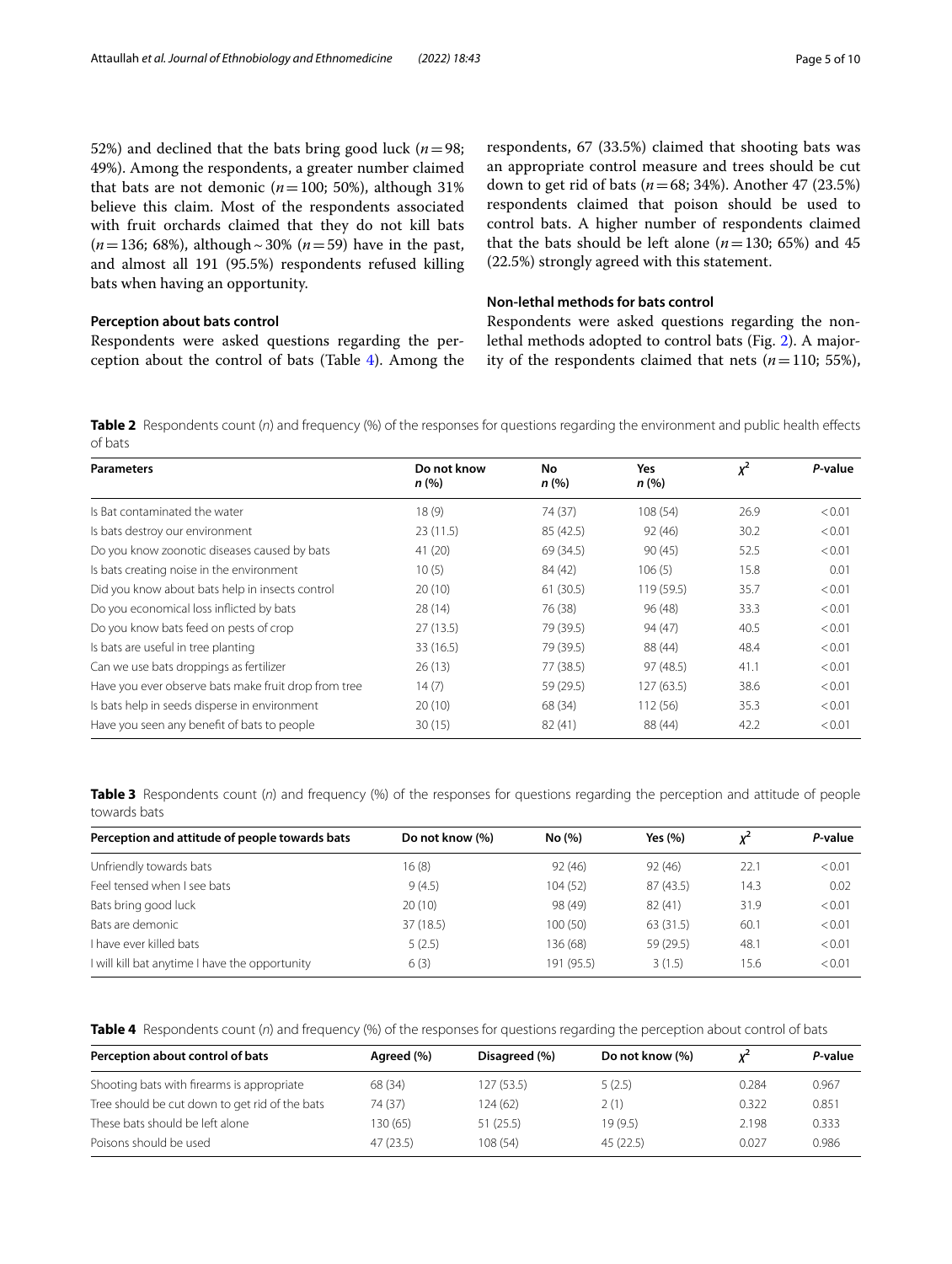

<span id="page-5-0"></span>lights ( $n = 124$ ; 62%), sound ( $n = 138$ ; 69%) and noxious smell  $(n=68; 34%)$  should be used to control bats but, a signifcant number of respondents disregarded the use of nets (*n*=66; 33%), lights (*n*=68; 34%), sound (*n*=55; 27.5%) and noxious smell  $(n=79; 39.5%)$  to control the bats.

## **Myths about bats**

Respondents were asked questions regarding myths about bats (Fig.  $3$ ). A majority of the respondents either agreed (34%), disagreed (33.50%) or do not know  $(32.50%)$  that bats are a symbol of bad omen. The highest number of respondents did not know that bats or bat parts could be used to cure certain diseases ( $n=85$ ; 42.50%), but a similar (35%) number are agreed and (22.50%) disagreed with this.

## **Discussion**

This study was carried out in areas surrounded by different fruit orchards, including persimmon, citrus, loquat, litchi, orange, pears, plum, guava, mango and papaya. The majority of the residents were owners of the orchards, labourers working in the orchards and local people associated with these agricultural communities. While we attempted to get a representative sample of the community through our participant enrollment, people of Malakand district did not allow males to interview females due to religious ethics, which was not the case in Sheikhupura district. In a previous study [[10\]](#page-8-9) a similar trend was

<span id="page-5-1"></span>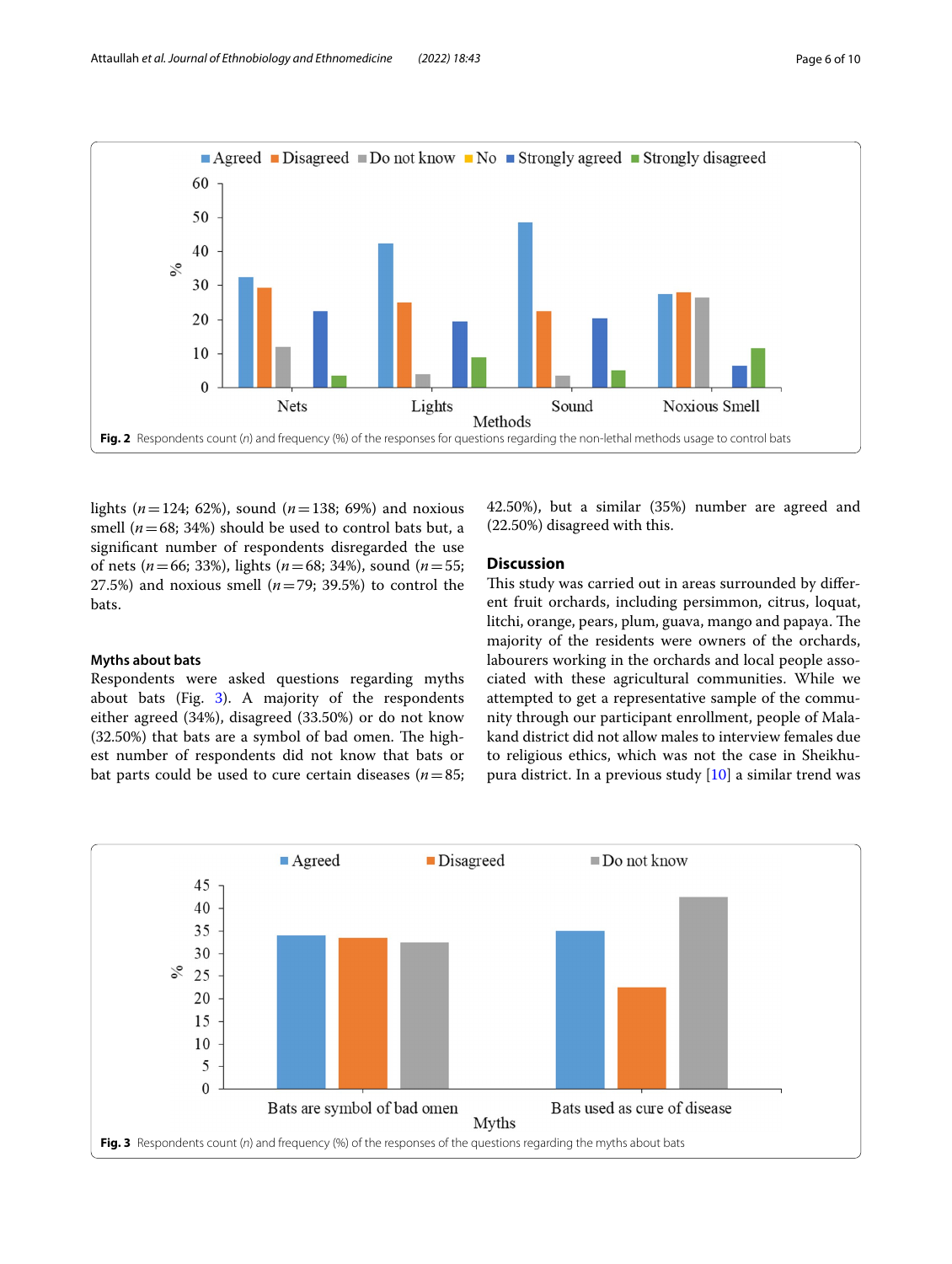reported where the females were fewer respondents in districts Mardan, Peshawar, and Charsadda, while signifcant respondents were farmers. In future efforts we will increase our sample size and include female researchers to administer the questionnaire to get a more balanced demographic representation from these communities. Despite this demographic skew, our interviews identifed some important factors to consider to promote bat conservation and reduce negative bat-human interactions.

Although bats are very common animals in rural and urban human settlements of Pakistan and frequently encountered in old buildings, orchards, animal sheds and open tree roosts, we found that basic knowledge about bats was lacking. This included an overall misunderstanding of bat taxonomy, as most of the respondents considered bats to be birds and not mammals. The possible reason for this misconception is that the majority of the respondents had a low level of scientifc education such as primary education and they considered it as a bird because of its fight mode. Our results are in agreement with previous observations from a survey which was conducted in Bangladesh, where 33.7% participants considered bats as birds [[22](#page-8-20)].

Bats include a diverse array of species, at least 50 species in Pakistan, including the vast majority of which are insectivorous. However, we found that orchard owners, laborers and local peoples consider that bats feed only on fruits. This could be because of their poor observation and lack of basic knowledge about bat biology and feeding behaviors of diferent groups of bats. Previous studies conducted in Argentina and Slovakia indicated highly negative perceptions of local people regarding the bats feeding behavior, such as feeding on blood of humans and animals, damaging the crops and consuming fruits without any knowledge of bat species and their feeding preferences [\[19](#page-8-17), [23\]](#page-8-21). In Kenya, Musila et al. [\[21](#page-8-19)] reported that *R. aegyptiacus* is a common fruit bat which acts as a pest because this bat species will feed on mangoes, which are a source income for the local residents, and economic losses caused by fruit bats by damaging fruits indirectly infuence the livelihood of local residents.

Our study was conducted in areas surrounded by different types of fruit orchards, and according to the fruit farmers and local people, bats were believed to contaminate and directly damage a wide variety of fruits. The increased utilization of agricultural lands by humans for residential purposes may have resulted in a lower availability of natural food for bats thereby increasing fruit orchards visitation and damage [\[24](#page-9-0)]. Unfortunately, this human-wildlife confict has resulted in farmers shooting bats to avoid fruit damage and to reduce their economic losses [\[10](#page-8-9), [25\]](#page-9-1). In our survey we found that 33% of the participants agreed or strongly agreed that shooting bats was an appropriate control measure. In Mauritius 20,000 fruit bats (*Pteropus niger*) were culled to minimize the losses to mango and lychee [\[25](#page-9-1)]. Similar indiscriminate culling was documented by Mahmood ul Hassan et al. [[10\]](#page-8-9), in districts Peshawar and Charsadda of KPK province of Pakistan where more than 200 bats were killed by a single person.

Almost half of our respondents 46% exhibited an unfriendly attitude towards bats and agreed they would try to kill bats as soon as they would use them. Such an attitude is probably linked to species biases towards colorful animals and birds with negative feelings towards cryptic or less attractive animals such as bats, rats, invertebrates and reptiles [\[26](#page-9-2)]. Forty-three percent of the people stated they become tense when they see bats and 52% of them said that seeing bats had an impact on their psychic condition. Half of our respondents believe that bats are demonic and have negative impacts on human lives.

Persecution against fruit bats is not unique to Pakistan. A study conducted in Malaysia found that 79% of local people ostracized fying foxes, because of their noise, smell from faces and damage to fruit trees [[27\]](#page-9-3). Moreover, negative local responses like raiding of fruit-crop has also been found in the Cook Islands [[28\]](#page-9-4) and Kenya [[21\]](#page-8-19). Farmers in Puebla, Mexico dislike bats living in their farms and 16 percent  $(n=36)$  of those participating in the survey said they kill the bats when found inside their houses [\[29](#page-9-5)]. Additionally, in Argentina 14% people kill bats when bats enter in the home, office and farms [\[30](#page-9-6)]. While Reid [[31\]](#page-9-7) reported that Costa Rican men (27%) kill bats on their farms. We found that a high number of respondents claimed that bats infict economical losses  $(n=96; 48%)$  by dropping fruits from trees  $(n=127;$ 63.5%), therefore, bats have no benefit to people ( $n=88$ ; 44%). While there is some evidence that economic losses to orchards are associated with bats [[32–](#page-9-8)[35](#page-9-9)], other studies, i.e. Korine et al. [\[36](#page-9-10)] have shown that the impact of bats on agriculture and economic losses have been exaggerated. Furthermore, there are several non-lethal mitigation techniques available [\[27](#page-9-3)].

We found a high percentage of people strongly agreed towards the control of bats by using non-lethal methods including netting, lights and sound. Netting (of a type that avoids bat entanglement) is an efective nonlethal method to protect orchards from bats and other wild fauna, as demonstrated by studies in Australia [\[37](#page-9-11)]. Netting has been used to control commercial crops from bats in Israel [\[36](#page-9-10)]. While another study conducted in Madagascar on commercial fruits of the lychee tree (*Litchi chinensis Sonn*.) by using three methods, such as fags, ring bell and unpleasant smell. Between these three methods plastic fags and bell ringing were less efective in reducing the fruit bat damage compared with the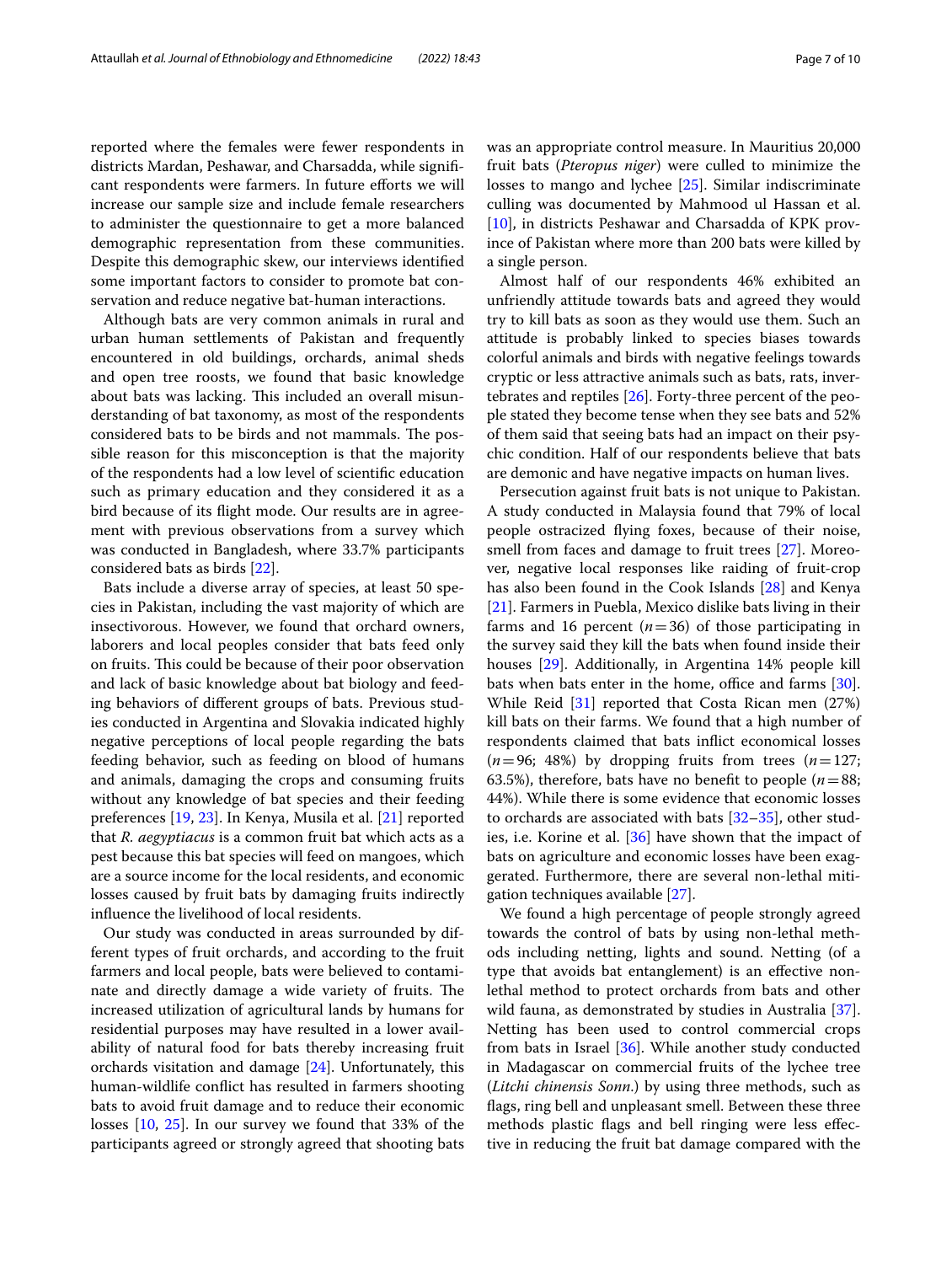taste deterrent [[38](#page-9-12)]. Another method involves harvesting unripe fruits several days before they become attractive to bats [[39,](#page-9-13) [40](#page-9-14)]. In Malaysia the most common method used (23% of respondents) to remove the bats was to light fires under trees to smoke them out  $[41]$  $[41]$  $[41]$ —but this is an invasive method that only serves to stress the animals. However, there are still challenges associated with netting to deployment in Australia, which has resulted in a low acceptance among some growers [[42](#page-9-16), [43](#page-9-17)]. Netting is also unsuitable for banana orchards and hilly area plantations, as it is impossible to cover with netting [[44–](#page-9-18)[46\]](#page-9-19).

In our study questionnaires were circulated to fnd out the views of people about bad and good omens about bats. About 34% of the respondents strongly disagreed with the myth that the bats are related with bad omens. In contrast to our study, a study conducted in India reported 36.5% and 54.5% good and bad omens, respectively, associated with bats [\[47](#page-9-20)]. Another study reported 96.1% people showed bad omens in Peshawar and 63.1% in Charsadda have responded that bats are an emblem of bad omens [[10\]](#page-8-9). While we found several lines of evidence for a negative perception of bats in our study, 47% of people thought that bats are useful for the control of insects which act as pests for their fruits and acknowledged that bats provide other ecosystem services (seed dispersal and use of bat guano for fertilizer). Similarly, we observed positive sentiment about bats as 41% of respondents believe in the myth that the bats bring good fortune into their houses and business. A previous study was conducted on the island of Rodrigues (Republic of Mauritius) and observed that 13% of the respondents who accepted cultural myths and believe that 'bats bring good luck [\[48](#page-9-21)]. Since the fourteenth century, Chinese culture has associated bats with good luck and blessings  $[49]$  $[49]$ . These lucky bat symbols were prevalent in Chinese art throughout the centuries, but this symbolic concept struggles to fnd its place in the larger global narratives about bats today, and bat symbolism in other Asian cultures, including in Pakistan, remains largely unknown. We observed the potential for broader support for bat conservation from our relatively limited sampling of the community. This includes 54% of participants who were against killing bats by poison (62%) and a high percentage of people in favor of not cutting down trees where bats were residing.

Bats have a habit of partially eating the fruits and fruit contamination by their urine and saliva has previously been linked to public health concerns [[50,](#page-9-23) [51](#page-9-24)]. In our study 41.5% of people think that bats are the source of spreading infectious diseases. This finding was similar with Castilla et al. [[30](#page-9-6)] from Argentina, where 42% of local peoples and farmers had a concept that bats transmit diseases. In Bangladesh, it was concluded that people have inadequate knowledge of bats and their role in the spread of the Nipah virus [[22\]](#page-8-20). Another study was conducted in Bangladesh for determining the risk assessment for variation in geographical variation of Nipah virus infection due to ecological factors and human behavior. It was concluded that numbers of persons, bats, and consumption of raw date palm sap was associated with the spread of said the virus [[51\]](#page-9-24). Local community training and education about zoonotic diseases, especially those transmitted by bats is very important to prevent bat-borne disease outbreaks or pandemic [[52](#page-9-25)]. A high correlation was found between lack of knowledge and spread of zoonotic disease in Nigeria [\[53\]](#page-9-26). Because of this lack of information, seeking health advice when exposed to bats may be difficult [[54](#page-9-27), [55](#page-9-28)]. One way to prevent possible indirect transmission of pathogens from fruit bats is to wash fruit prior to consumption and avoid fruit partially eaten by bats. According to our study most of the people (97%) wash fruits before consumption. This is a very high rate as compared with 52% of people surveyed in West Africa, who wash the fruit before consumption  $[56]$  $[56]$ . The high proportion of people in Pakistan who wash fruits could have additional value in preventing bat to human pathogen transmission, even though the habit of washing fruits by people is because of their perception about dust and high levels of insecticides sprays on fruits, as well as rich diversity of bats surrounding orchards.

In Pakistan, bat consumption is typically viewed as rare or absent because of religious and ethical issues. Similar fndings were observed in Malaysia from people living on Tioman Island, where people do not eat bats because of religious customs. However, the trading of fying foxes was at a peak in this region twenty years ago for the consumption by the Chinese population [\[41](#page-9-15)]. This differs from other parts of the world, for example in Thailand, where 42% of the respondents used bats as food [\[57](#page-9-30)]. Interestingly, one third of the participants in our study (31%) agree that bats can be used therapeutically. A related study found that local people of Bangladeshi (17%) used bats for medicine [\[58](#page-9-31)]. In Pakistan bats are hunted by local "Hakeems" (local health practitioners) for their body fat to be used as a potion and as a cure for rheumatic pains [[20](#page-8-18)]. Similar responses were noted in a previous study, in which eight respondents in Peshawar (6.6%) district and 17.5% respondents in Charsadda district  $(n=18)$  were of the view that bats are used either as aphrodisiacs or for curing baldness [[10\]](#page-8-9). In India bats such as *Cynopterus sphinx* are used in roasted form among the peoples of the Tangsa tribe to control bedwetting in children and liver problems in adults [\[59](#page-9-32)]. While the meat and bones of fruit bats are used to cure hepatitis and to treat mental illness among Gamo Gofa tribals of Ethiopia [[60\]](#page-9-33).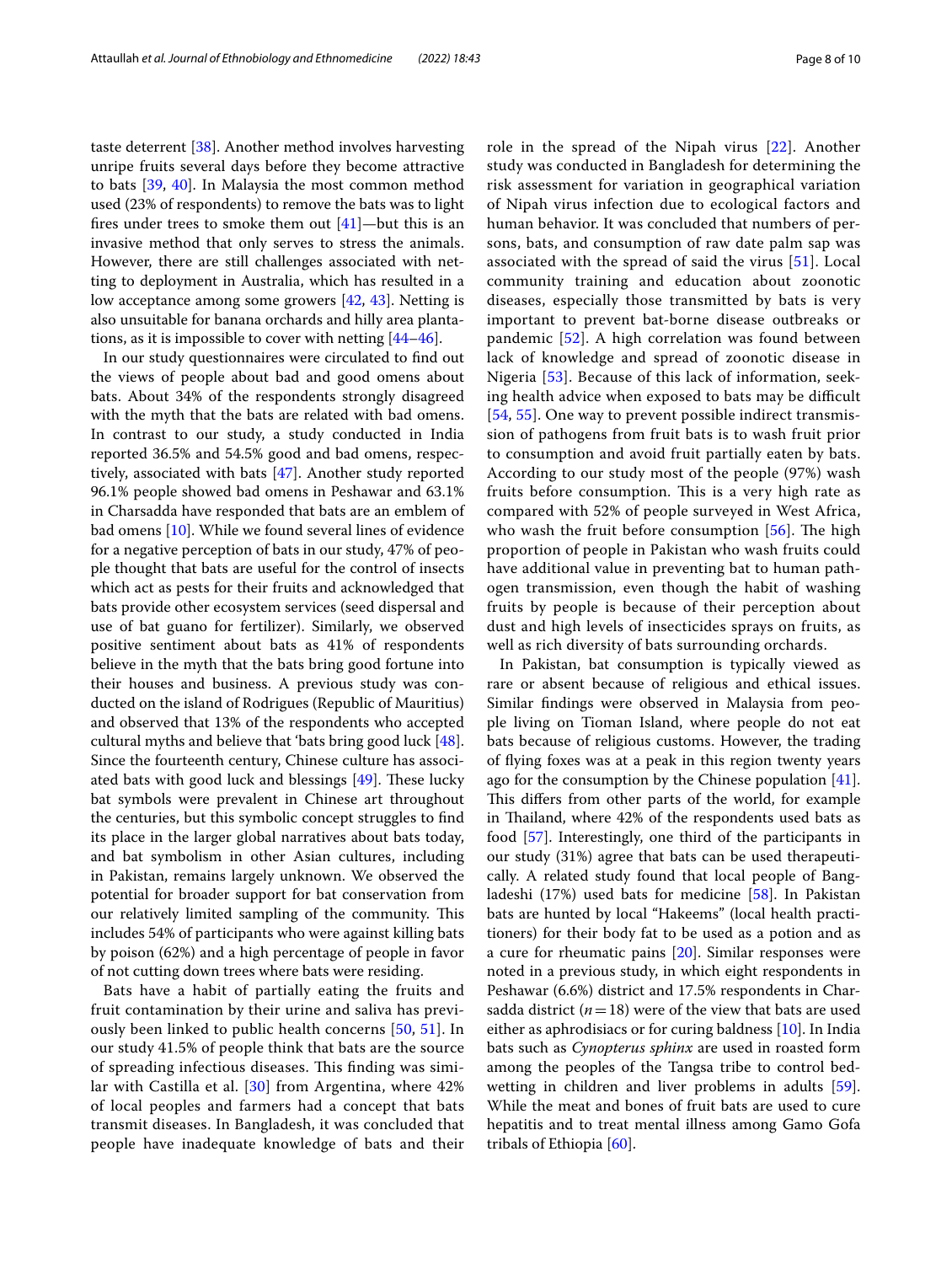## **Conclusions**

This survey has provided us with information on the level of knowledge by residents of Punjab and the KPK province in regard to bats. Moreover, their perception and attitudes were evaluated. Views on bats varied amongst the respondents and depended on the latter's gender, age, level of education and occupation. Pakistan has a diverse fauna of bats and the present study can be used to improve the knowledge of the local people about bats, their ecological role and how we can live safely with bats to mitigate crop damage and the emergence of zoonotic diseases. National level workshops and seminars could help improve awareness of the local community especially for orchard owners to minimize conficts in the region between humans and bats. Early childhood education modules that include basic information about bat ecology and biology would improve the general knowledge about these important animals in the local communities. Our study provides preliminary data to help build on in additional research and in pilot programmes to develop future policies for the conservation of local bats species.

## **Acknowledgements**

We are thankful to provisional wildlife departments for their support to conduct this study.

#### **Author contributions**

AU: study design, feld surveys, data analysis and manuscript preparation. SA: study design, data analysis, manuscript preparation and supervision. AJ: data analysis, editing, and revision. MI: study design and supervision. TMK: supervision, editing, and revision. K.P: manuscript revision. K.J.O: manuscript revision. The authors read and approved the fnal manuscript.

#### **Funding**

This research was funded in part by the Department of the Defense, Defense Threat Reduction Agency (HDTRA11710064).

#### **Availability of data and materials**

All data generated or analyzed during this study are included in this published article and its supplementary information fles.

#### **Declarations**

## **Ethics approval and consent to participate**

All participants gave full oral consent for the study, including presentation of data in a formal publication**.** This study was conducted in accordance with the Declaration of Helsinki, and approved by the Institutional Review Committee for Biomedical Research University of Veterinary and Animal Sciences Lahore, Pakistan (No. 120/IRC/BMR; Dated 14/04/2021).

#### **Consent for publication**

Not applicable.

#### **Competing interests**

The authors declare that they have no competing interests.

#### **Author details**

<sup>1</sup> Wildlife Epidemiology and Molecular Microbiology Laboratory (One Health Research Group), Discipline of Zoology, Department of Wildlife and Ecology, University of Veterinary and Animal Sciences, Lahore, Ravi Campus, Pattoki, Pakistan. <sup>2</sup> Department of Wildlife and Ecology, University of Veterinary and Animal Sciences, Lahore, Ravi Campus, Pattoki, Pakistan. <sup>3</sup>Institute

of Biochemistry and Biotechnology, University of Veterinary and Animal Sciences, Lahore, Pakistan. <sup>4</sup>Institute of Pharmaceutical Science, University of Veterinary and Animal Sciences, Lahore, Pakistan. <sup>5</sup> EcoHealth Alliance, New York, USA.

Received: 23 April 2022 Accepted: 25 May 2022 Published online: 04 June 2022

#### **References**

- <span id="page-8-0"></span>1. Khooharo AA, Memon RA, Mallah MU. An empirical analysis of pesticide marketing in Pakistan. Pak Eco Soc Rev. 2008;46:57–74.
- <span id="page-8-1"></span>2. Farooq O. Economic survey of Pakistan, Chapter 2. Agriculture, Ministry of Finance, Government of Pakistan. 2013/2014.
- <span id="page-8-2"></span>Anwar T. Pesticide residues in water, soil, fruits and vegetables in cotton growing areas of Sindh and lower Punjab, PhD Thesis. Karachi: University of Karachi. 2008.
- <span id="page-8-3"></span>4. Fenton MB, Simmons NB. Bats: a world of science and mystery. Chicago: University of Chicago Press; 2014. p. 2.
- <span id="page-8-4"></span>5. Mahmood-ul-Hassan M, Jones MG, Dietz C. The bats of Pakistan, the least known creature. Muller: VDM Verlag Dr; 2009.
- <span id="page-8-5"></span>6. Jones G, Jacobs DS, Kunz TH, Willig MR, Racey PA. Carpe noctem: the importance of bats as bioindicators. Endan Species Res. 2009;8:93–115.
- <span id="page-8-6"></span>7. Jones G. What bioindicators are and why they are important. In: Flaquer C, PuigMontserrat X, editors. Proceedings of the international symposium on the importance of bats as bioindicators. 2012.
- <span id="page-8-7"></span>8. Lagomarsino LP, Muchhala N. A gradient of pollination specialization in three species of Bolivian Centropogon. Am J Bot. 2019;106(5):633–42.
- <span id="page-8-8"></span>9. Kunz TH, Braun de Torrez E, Bauer D, Lobova T, Fleming TH. Ecosystem services provided by bats. Ann N Y Acad Sci. 2011;1223(1):1–38.
- <span id="page-8-9"></span>10. Mahmood-ul-Hassan M, Rahman F, Salim M. Public perceptions about the fruit bats in two horticultural important districts of Pakistan. J Anim Plant Sci. 2011:21:135-41.
- <span id="page-8-10"></span>11. Bumrungsri S, Sripaoraya E, Chongsiri T. The pollination ecology of durian (*Durio zibethinus*) in southern Thailand. J Trop Ecol. 2009;25:85–92.
- <span id="page-8-11"></span>12. Epstein JH, Olival KJ, Pulliam JRC. *Pteropus vampyrus*, a hunted migratory species with a multinational home-range and a need for regional management. J Appl Ecol. 2009;46:991–1002.
- 13. Mickleburgh S, Waylen K, Racey PA. Bats as bush meat—a global review. Oryx. 2009;43:217–34.
- <span id="page-8-12"></span>14. Harrison ME, Cheyne SM, Darma F. Hunting of flying foxes and perceptions of disease risk in Indonesian Borneo. Biol Cons. 2011;144:2441–9.
- <span id="page-8-13"></span>15. Mickleburgh SP, Hutson AM, Racey PA. A review of the global conservation status of bats. Oryx. 2002;36:18–34.
- <span id="page-8-14"></span>16. Rocha R, Aziz SA, Brook CE, Carvalho WD, Cooper-Bohannon R. Bat conservation and zoonotic disease risk: a research agenda to prevent misguided persecution in the aftermath of COVID-19. Anim Conserv. 2020; 1387–9430.
- <span id="page-8-15"></span>17. Shapiro JT, Víquez RL, Leopardi S, Vicente-Santos A, Mendenhall IH, Frick WF, Kingston T. Setting the terms for zoonotic diseases: efective communication for research, conservation, and public policy. Viruses. 2021;13(7):1356.
- <span id="page-8-16"></span>18. Voigt CC, Kelm DH. Host preference of the common vampire bat (*Desmodus rotundus*; Chiroptera) assessed by stable isotopes. J Mammal. 2006;87:1–6.
- <span id="page-8-17"></span>19. Fancovicova PP, J. Kubiatko M. Vampires are still alive Slovakian students' attitudes toward bats. Anthrozoos. 2009;22:19–30.
- <span id="page-8-18"></span>20. Roberts TJ. Mammals of Pakistan. Revised. Oxford: Oxford University Press; 1997. p. 1–56.
- <span id="page-8-19"></span>21. Musila S, Prokop P, Gichuki N. Knowledge and perceptions of, and attitudes to, bats by people living around Arabuko-Sokoke Forest, Malindi-Kenya. Anthrozoos. 2018;31:247–62.
- <span id="page-8-20"></span>22. Hassan MM, Kalam M, Alam M, Shano S, Faruq AA, Hossain M, Islam A. Understanding the community perceptions and knowledge of bats and transmission of nipah virus in Bangladesh. Animals. 2020;10(10):1814.
- <span id="page-8-21"></span>23. Castilla MC, Viñas M. Percepción sobre murciélagos urbanos y su manejo en San Fernando del Valle de Catamarca, Argentina. In: Comunidad de Manejo de Fauna Silvestre (COMFAUNA). Salta: Memorias del X Congreso Internacional de Fauna Silvestre de América Latina. 2012; p. 1.